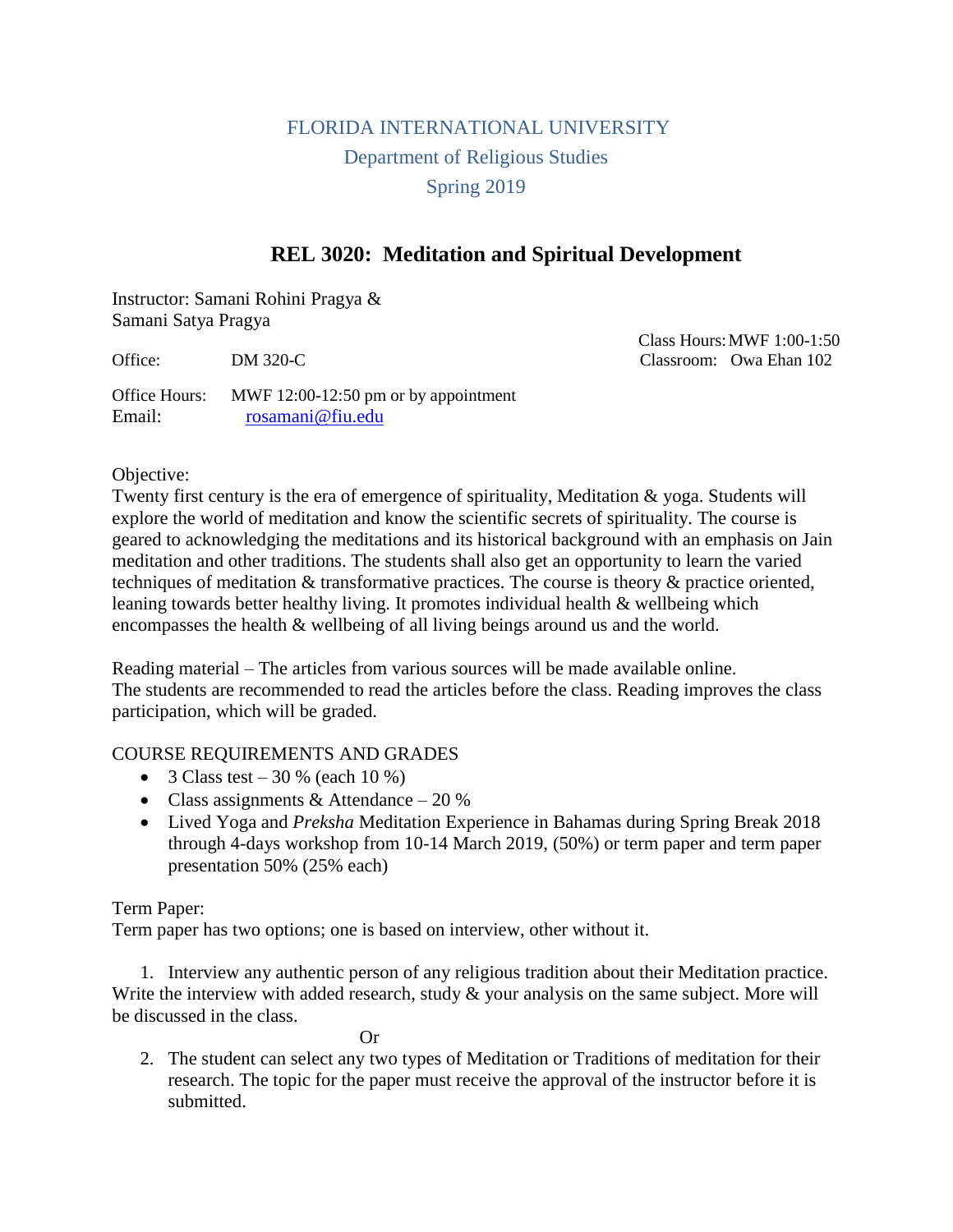For any of the above options, write a detail research article with references. Develop a term paper with a minimum of 8 pages and no more than 10 pages in length, excluding the bibliography or works cited page and the cover page. This paper is formal and must be typed, *not hand-written*, in Times New Roman font size 12 and double spaced.

The margins should be 1-inch on all sides. *APA*, *MLA*, and *Chicago Manual Style* will be accepted. According to the style of choice, the student is advised to include footnotes or endnotes. A more thorough explanation of the term paper will be given during class.

Attendance/participation policy - Attendance and participation are very important to this course. Students are expected to participate in class discussions. Attendance will be taken and I expect students to inform me of any prior commitments or emergencies that prevent them from attending. Students may be absent up to three times. A fourth absence will result in a loss of 15% from their attendance grade.

Grading scale: 95-100 A 90-94 A-87-89 B+ 83-86 B 80-82 B-77-79 C+ 73-76 C 70-72 C-67-69 D+ 63-66 D 60-62 D- $59 - 0 F$ 

Plagiarism Policy: The following is the definition of plagiarism in the University's CODE OF ACADEMIC INTEGRITY:

1.02 Plagiarism: The deliberate use and appropriation of another's work without any indication of the source and the representation of such work as the student's own. Any student who fails to give credit for ideas, expressions or materials taken from another source, including internet sources, is guilty of plagiarism. Any student helping another to plagiarize may be found guilty of academic misconduct (http://www.fiu.edu/~oabp/misconductweb/1acmisconductproc.htm).

| Weeks                | Class schedule                                      |
|----------------------|-----------------------------------------------------|
| Week 1<br>Jan $7-11$ | Introduction<br>What is Meditation<br>Why Meditate? |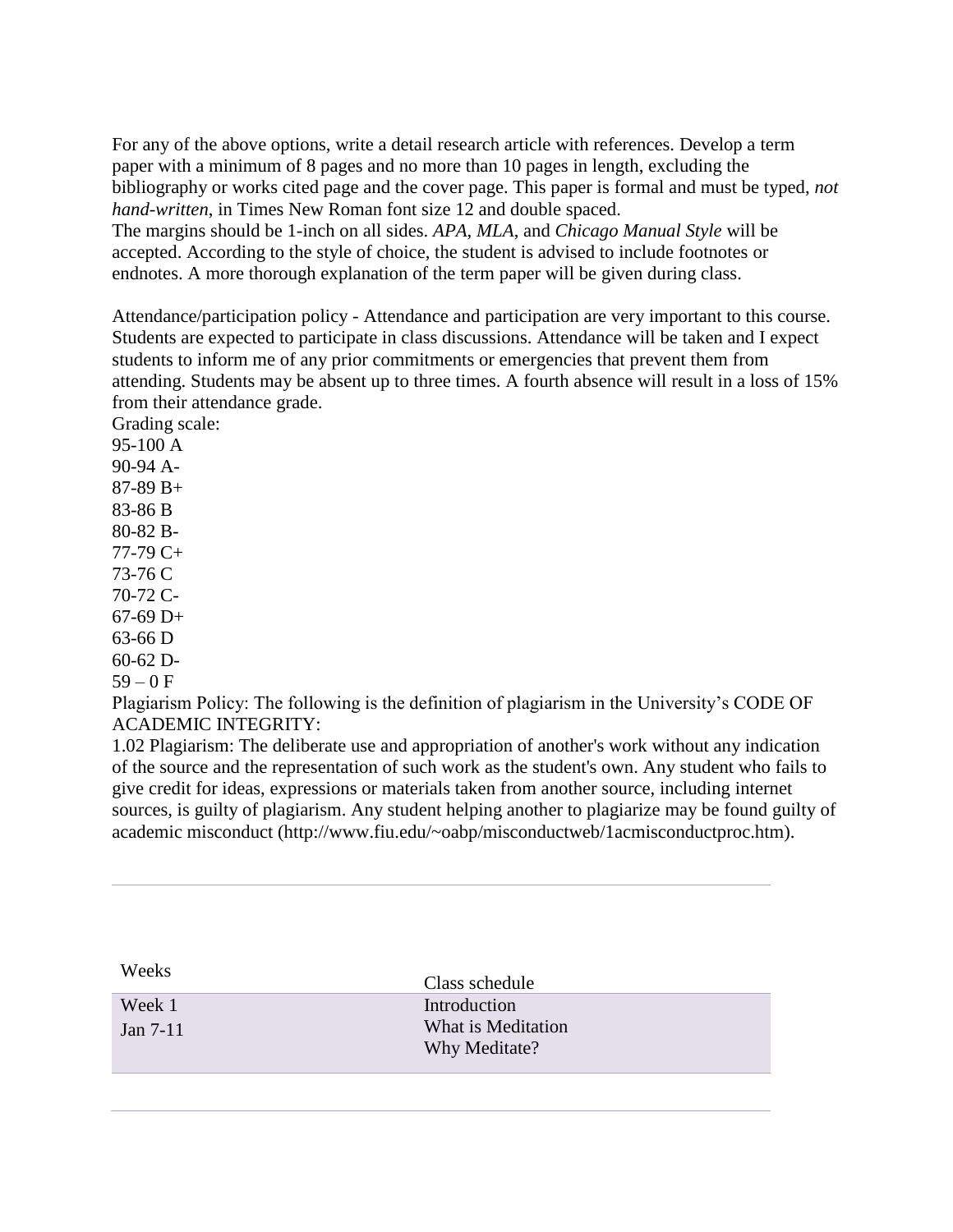| Week 2             | Pre-Requisites of Meditation,                                      |
|--------------------|--------------------------------------------------------------------|
| Jan 14-18          | Food & Meditation                                                  |
|                    | Practical                                                          |
|                    |                                                                    |
| Week 3             | <b>MLK Leave</b>                                                   |
| Jan 21-25          | Aasana                                                             |
|                    | Pranayam                                                           |
|                    |                                                                    |
|                    |                                                                    |
| Week 4             | Mantra: Healing through Sound<br>Practical session                 |
| Jan 28-Feb 1       | Positive Psychology documentary                                    |
|                    |                                                                    |
| Week 5             | Test-1                                                             |
| $Feb-4-8$          | Levels of existence I                                              |
|                    | Levels of existence II (Proposal Due Date)                         |
|                    |                                                                    |
| Week 6             | Relaxation/Kayotsarg                                               |
| Feb 11-15          | Breathing / Shvas                                                  |
|                    | Practical                                                          |
|                    |                                                                    |
| Week 7             | Psychic Center / chaitanya Kendra                                  |
| Feb 18-22          | Lesya dhyan (color meditation)                                     |
|                    | <b>Practical session</b>                                           |
|                    |                                                                    |
| Week 8             | Anupreksha (Auto Suggestion &                                      |
| Feb 25-March 01    | Contemplation)                                                     |
|                    | Test 2                                                             |
|                    | Practical session                                                  |
| Week 9             | History of Jain Meditation                                         |
| March 04-08        | Haribhadra's Work on Yoga (Reconciling                             |
|                    | Yogas by Cristopher Key Chapple (p.18-38)                          |
|                    |                                                                    |
|                    | Practical                                                          |
|                    |                                                                    |
| Week 10            | <b>Spring Break</b>                                                |
| <b>March 11-16</b> |                                                                    |
| Week 11            |                                                                    |
| <b>March 18-22</b> | <b>Buddhist Meditation/ Vipasyana</b><br><b>Documentary Shadow</b> |
|                    |                                                                    |